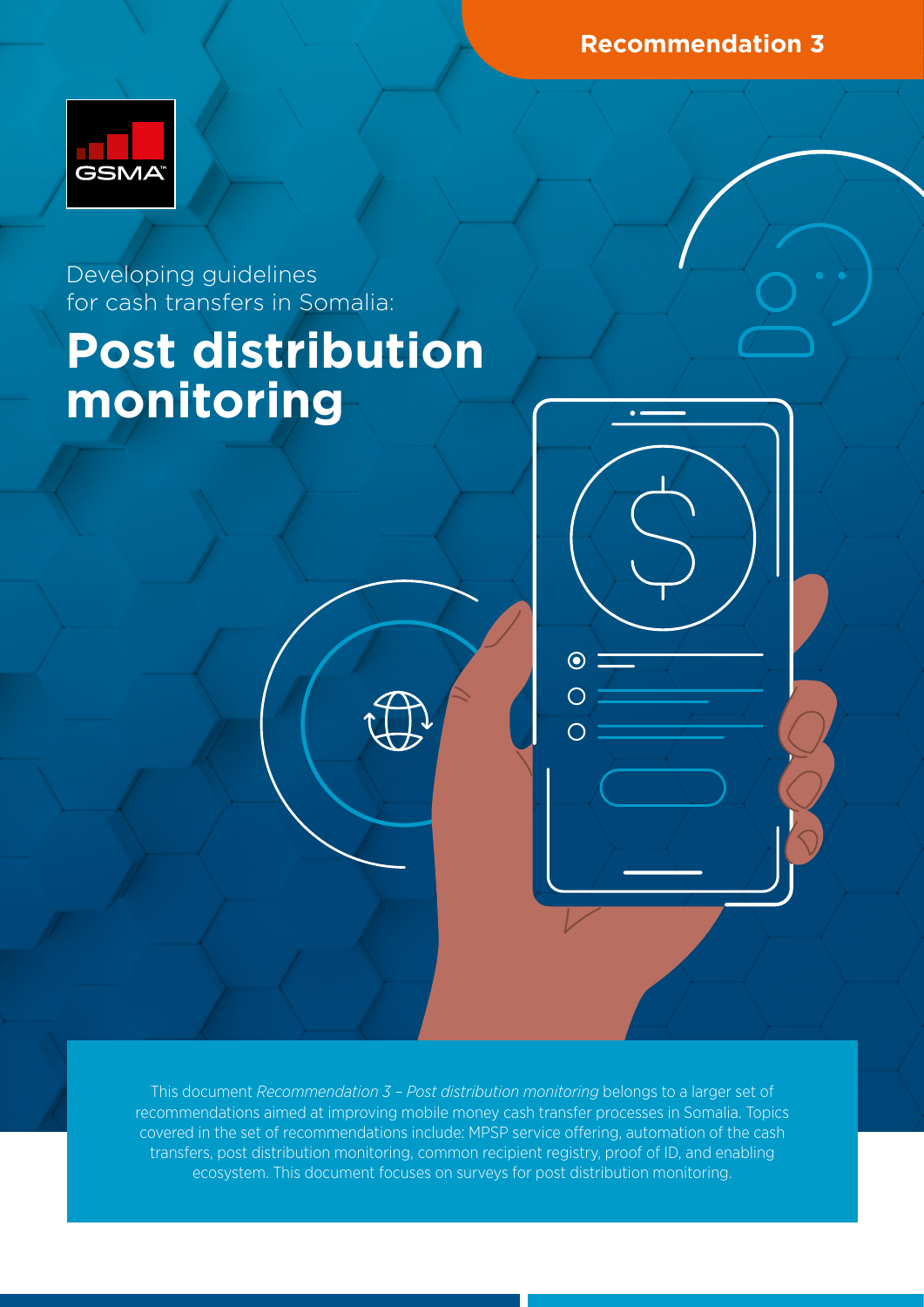

The GSMA represents the interests of mobile operators worldwide, uniting more than 750 operators with almost 400 companies in the broader mobile ecosystem, including handset and device makers, software companies, equipment providers and internet companies, as well as organisations in adjacent industry sectors. The GSMA also produces the industry-leading MWC events held annually in [Barcelona](https://www.mwcbarcelona.com), [Los Angeles](https://www.mwclosangeles.com/home1/) and [Shanghai](https://www.mwcshanghai.com), as well as the [Mobile 360 Series](https://www.mobile360series.com) of regional conferences.

For more information, please visit the GSMA corporate website at [www.gsma.com](https://www.gsma.com)

Follow the GSMA on Twitter: [@GSMA](https://twitter.com/gsma)



The Somalia Cash Working Group (CWG) leads the inter-sectoral cash coordination mechanism and aims to improve the coordination of cash assistance, quality of implementation of cash assistance monitoring, evaluation and learning. It is co-chaired by the World Food Programme and Concern Worldwide/Somali Cash Consortium. The Financial Service Provider (FSP) workstream's objective is improving the systems and processes of humanitarian mobile money cash transfers in Somalia, benefiting programme participants by working with implementing agencies, mobile network operators, private sector and learning partners. The GSMA M4H has supported the FSP's work since 2020.

Further information on the Somalia CWG can be found here: [www.humanitarianresponse.info/en/operations/somalia/](https://www.humanitarianresponse.info/en/operations/somalia/cash-activities) [cash-activities](https://www.humanitarianresponse.info/en/operations/somalia/cash-activities)

#### GSMA Mobile for Humanitarian Innovation

The GSMA Mobile for Humanitarian Innovation programme works to accelerate the delivery and impact of digital humanitarian assistance. This will be achieved by building a learning and research agenda to inform the future of digital humanitarian response, catalysing partnerships and innovation for new digital humanitarian services, advocating for enabling policy environments, monitoring and evaluating performance, disseminating insights and profiling achievements. The programme is supported by the UK Foreign, Commonwealth & Development Office.

Learn more at [www.gsma.com/m4h](https://www.gsma.com/mobilefordevelopment/mobile-for-humanitarian-innovation/) or contact us at [m4h@gsma.com](mailto:m4h%40gsma.com?subject=) 

Follow GSMA Mobile for Development on Twitter: [@GSMAm4d](https://twitter.com/GSMAm4d)



This material has been funded by UK aid from the UK government; however, the views expressed do not necessarily reflect the UK Government's official policies.



#### **Altai Consulting partnered with Tusmo in Somalia GSMA Mobile for Humanitarian Innovation Programme Contributors**

Jaki Mebur, Market Engagement Manager Belinda Baah, Insights Manager Ken Okong'o, Senior Policy and Advocacy Manager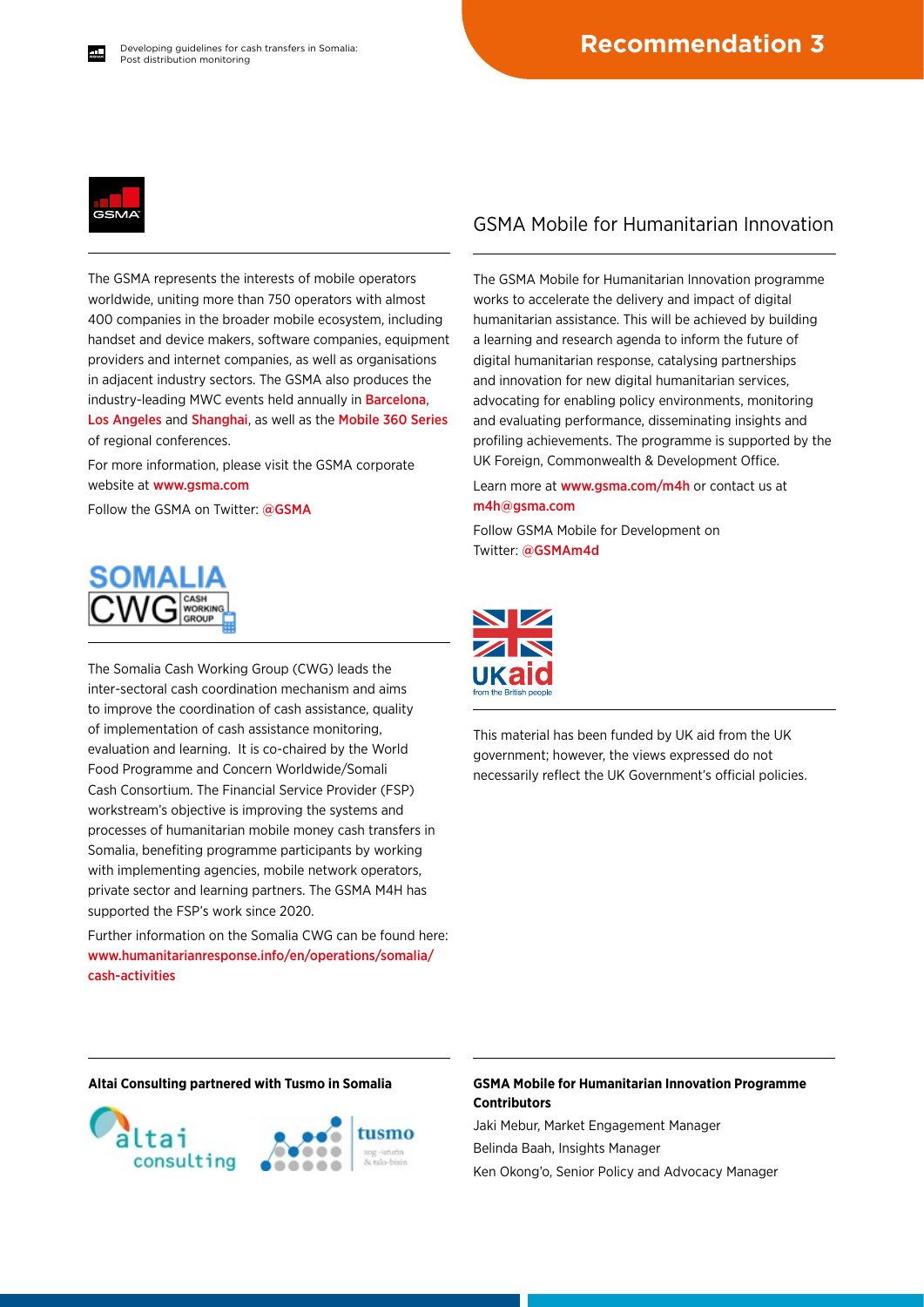### 1 Current state

INGOs/agencies in Somalia conduct post distribution monitoring (PDM) to:

- 1. Understand the impact transfers have had on recipients' vulnerability.
- 2. Receive complaints and feedback.
- 3. Directly verify with recipients whether they have received the funds. This is considered an additional layer of verification that can help identify potential issues during the cash transfer process, such as technical issues on the MPSP side, fraud, lack of training of recipients on how to use mobile money, etc.
- 4. Gather information on recipient usage of the funds. As most mobile money cash transfers are unconditional, it is of interest to many INGOs/

agencies to gather such information, to inform their future programming.

INGOs/agencies in Somalia use two different types of methodologies to conduct PDM: phone surveys and face-to-face surveys. PDM is generally conducted every few months and on a limited number (usually a sample) of recipients due to its associated challenges (see Section 2 below). This means that for larger programmes, PDM is currently not being conducted systematically on all recipients. Many INGOs/agencies also have a facility whereby recipients can call or send an SMS to a hotline in case of an issue with the cash transfer or if a phone is lost/ stolen. However, this approach requires recipients to remember the number and take the initiative to reach out, which tends to limit its efficiency.

## 2 Identified challenges

The current approaches for conducting PDM requires a lot of logistical support. The main challenges identified are:

- **1. Cost of PDM surveys:** Phone surveys and to an even greater extent face-to-face surveys are expensive;
- **2. Time-consuming:** Organising, conducting and analysing PDM surveys is time consuming for INGOs/agencies staff;
- **3. Intrusive for recipients:** Recipient fatigue can be a recurrent challenge.

As a result of these challenges, INGOs/agencies tend to limit the frequency of their PDM surveys to once every few months, which makes it more difficult for them to take corrective action when issues are identified. Further, INGOs/agencies can usually only afford to administer PDM surveys to a limited number of recipients, and for large programmes this means only interviewing a small sample of the recipients, thereby limiting the accuracy of the verification.

Post-distribution monitoring is very logistically heavy." - INGO

" We are not necessarily happy with the [PDM] system. It takes a lot of time of staff and recipients to get this breakdown of the spending. I feel this process could be a lot more intelligent." - INGO

Recipients in general have expressed that they are more than willing to participate in PDM surveys because they believe it helps to inform INGO/agency programmes. However, they also signaled that they prefer phone surveys to face-to-face surveys for time reasons.

- " I sometimes participate in such surveys […] because this will support INGOs to know the sustainability of their interventions and how the cash provided was utilised."
- Female recipient, Mogadishu
- " I would personally prefer to be called over the phone because it only takes a few minutes. The face-to-face surveys might take longer." – Female recipient, Borama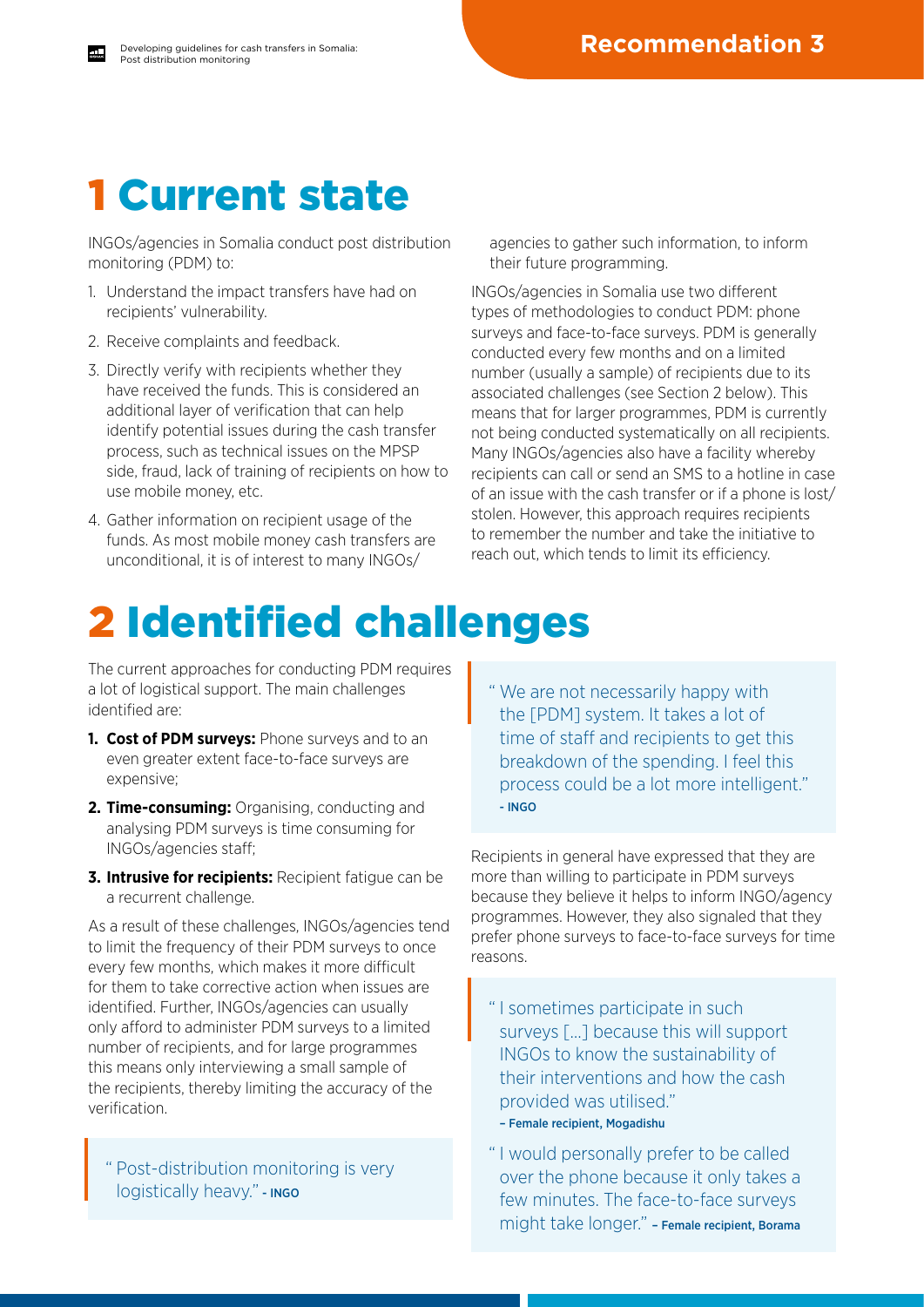# 3 Potential solutions

Several mobile-enabled solutions – available on simple phones - exist to conduct surveys efficiently. They are particularly relevant for monitoring of mobile money cash transfers as, by definition, all recipients own a mobile phone and can therefore be surveyed with such methodologies. Potential solutions include:

- **1. Interactive Voice Recording (IVR surveys):** Respondents receive an automatic phone call and are asked by a pre-recorded voice to answer some questions. They can answer the questions orally or by typing the answer option number on their numeric keypad;
- **2. USSD (short code) surveys:** Respondents type a short code (which can be sent to them by SMS) to connect to the USSD menu. They are asked questions which they can answer by navigating through the menu;
- **3. SMS surveys:** Respondents are sent SMS containing short questions. They answer these SMS typing simple words or the answer option number.

Compared to the traditional phone and face-to-face surveys, IVR/USSD/SMS surveys are much shorter (only a few questions can be asked at a time) and have to be much simpler (limited number of answer options, limited number of characters in the question, etc.). Respondents may also sometimes prefer providing face-to-face feedback due to weak digital literacy and overall preference. Response rates can often be significantly lower than for face to face surveys.

" It does not bother me at all to answer these questions, but this community is not familiar with the new technology that simplifies things. We would rather the direct surveys." – Male recipient, Borama

However, they present several advantages:

**1. Cost:** IVR/USSD/phone surveys are very cheap compared to phone surveys or face-to-face surveys. While their usage remains rather

limited so far in Somalia, indicative pricing from other markets indicates the following order of magnitude: ~0.1 USD/interview for SMS or USSD surveys and 0.5 USD/interview for IVR surveys, compared with indicative costs of around 15 USD/ interview for phone surveys and 20 USD/interview for a face to face survey;

- **2. Reach/sample size:** It is possible to reach a very large number of recipients (thousands or even hundreds of thousands) at once, as the process is entirely automatised and does not require any enumerators' teams;
- **3. Ease of implementation:** Once the system is setup, the process of launching a new survey is rather easy and quick;
- **4. Less intrusive for recipients:** Surveys are conducted without any human interaction and are therefore less intrusive for recipients, who can more easily refuse to participate. Results also tend to be less biased compared to when questions are asked by an enumerator.

These advantages generally lead INGOs/agencies that use these solutions to conduct PDM surveys more frequently and therefore to greatly improve their feedback loop time and ultimately their reaction time in case of issues. The frequency of such surveys should however remain reasonable in order to avoid survey fatigue on the recipients' side. Some solutions also include automatised data analytics, which enable INGOs/agencies to obtain results to their surveys in almost real-time.

Rather than replacing the current traditional faceto-face or phone PDM surveys with IVR/USSD/SMS surveys, these IVR/USSD/SMS surveys could be used to complement traditional PDM surveys. Indeed, traditional PDM surveys are implemented to fulfill donor, reporting and accountability requirements and require qualitative responses. The purpose of IVR/USSD/SMS surveys could instead be to ensure that funds were received by recipients and to monitor the utilisation and effectiveness of these funds. These IVR/USSD/SMS surveys could therefore be added on a more frequent basis between rounds of the traditional PDM surveys, rather than replace them.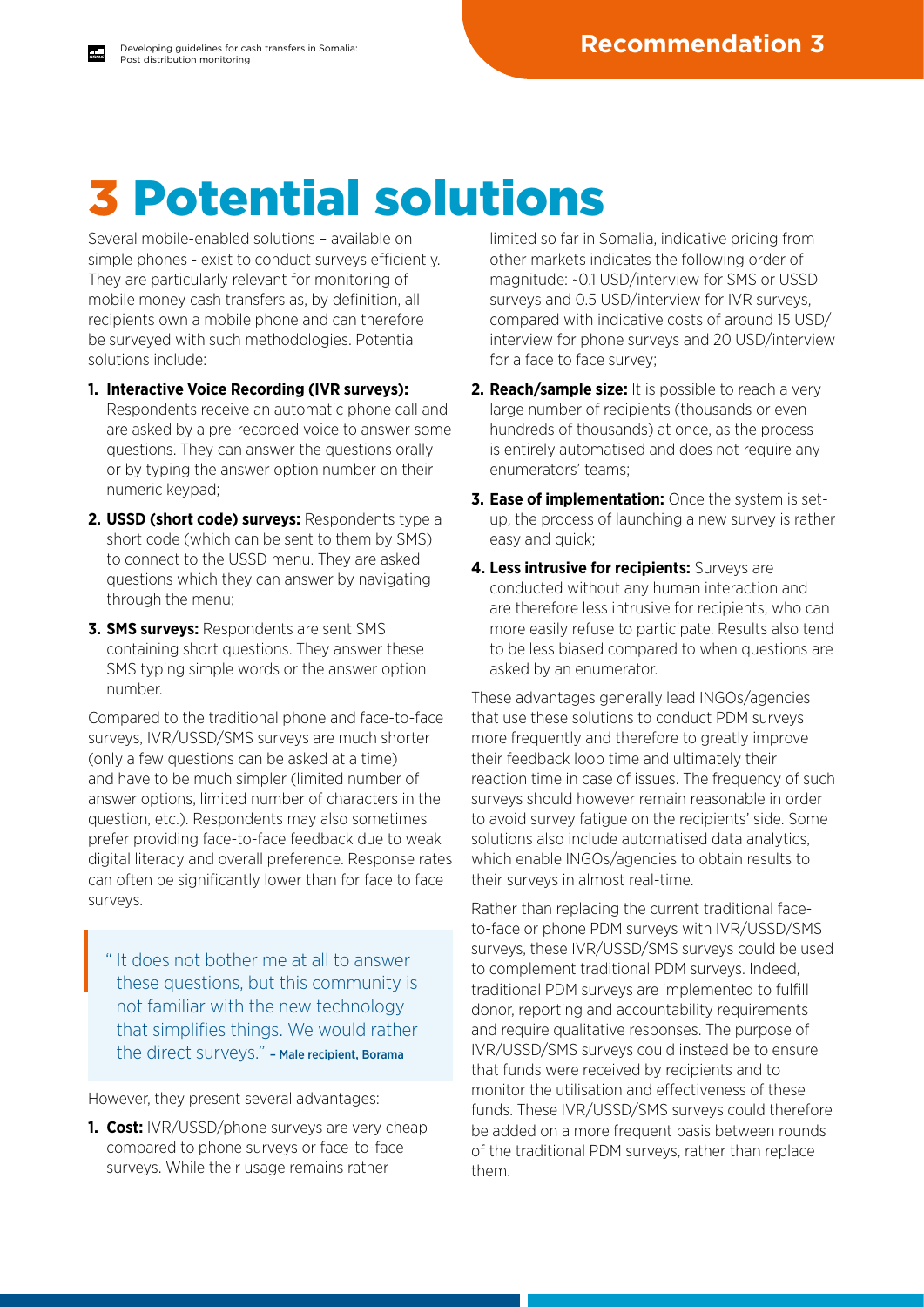#### **Strengths and weaknesses of IVR/USSD/SMS surveys1**

|             | <b>Strengths</b>                                                                                                | <b>Weaknesses</b>                                                                                                                                                                                                                                                                              |
|-------------|-----------------------------------------------------------------------------------------------------------------|------------------------------------------------------------------------------------------------------------------------------------------------------------------------------------------------------------------------------------------------------------------------------------------------|
| <b>IVR</b>  | • Reach: illiterate recipients can be<br>targeted as well<br>• Quick to set-up (once the system is<br>in place) | • High set-up costs<br>• Relatively expensive compared to USSD or SMS<br>(but still much cheaper than phone or face-to-face<br>surveys)<br>• Oral answers from respondents take time to process                                                                                                |
| <b>USSD</b> | • Cheap to set-up<br>• Cheap to execute                                                                         | • Necessitate a short code<br>• Sessions can time-out due to network issues or if<br>respondents take too long to answer<br>• No open-ended questions allowing for in-depth or<br>nuanced answers possible<br>• Respondents must be (at least to some extent)<br>literate / digitally literate |
| <b>SMS</b>  | • Cheap to execute<br>• Possibility to ask (simple) open-<br>ended questions (one or two words<br>answer)       | • Respondents must be (at least to some extent)<br>literate/digitally literate<br>• No open-ended questions allowing for in-depth or<br>nuanced answers possible<br>• High set-up costs                                                                                                        |

#### Case Study **UNICEF U-Report**

- U-Report is a free mobile-enabled programme by UNICEF which aims to connect young people all over the world with relevant information
- U-Report has four main features:
	- **Feedback:** to collect data directly from young people by conducting surveys via SMS and social media (WhatsApp, Viber, etc.);
	- **Live chats:** to offer one-on-one advice/counselling to youth;
	- **Self-skilling:** to enable youth to navigate content and self-educate;
	- **Community action:** to mobilise people on the ground.
- U-Report was launched in 2011 in Uganda and now reaches 6.5m users in 55 countries around the world. **Somalia is not one of them yet**, but UNICEF is exploring this option
- The feedback feature of U-report is a good example of how digital channels can be used to reduce the cost of surveys and collect rapidly information and very large sample
- In 2019 for instance, UNICEF collected data from 170,000 U-reporters in 30 countries on young people's experience of social media bullying.

Sources:<https://www.unicef.org/innovation/media/4171/file>; UNICEF poll: More than a third of young people in 30 countries report being a victim of online bullying; September 2019, UNICEF website.

Based on Sustainable data collection: Mobile Modes, Insights to Impact, October 2017.